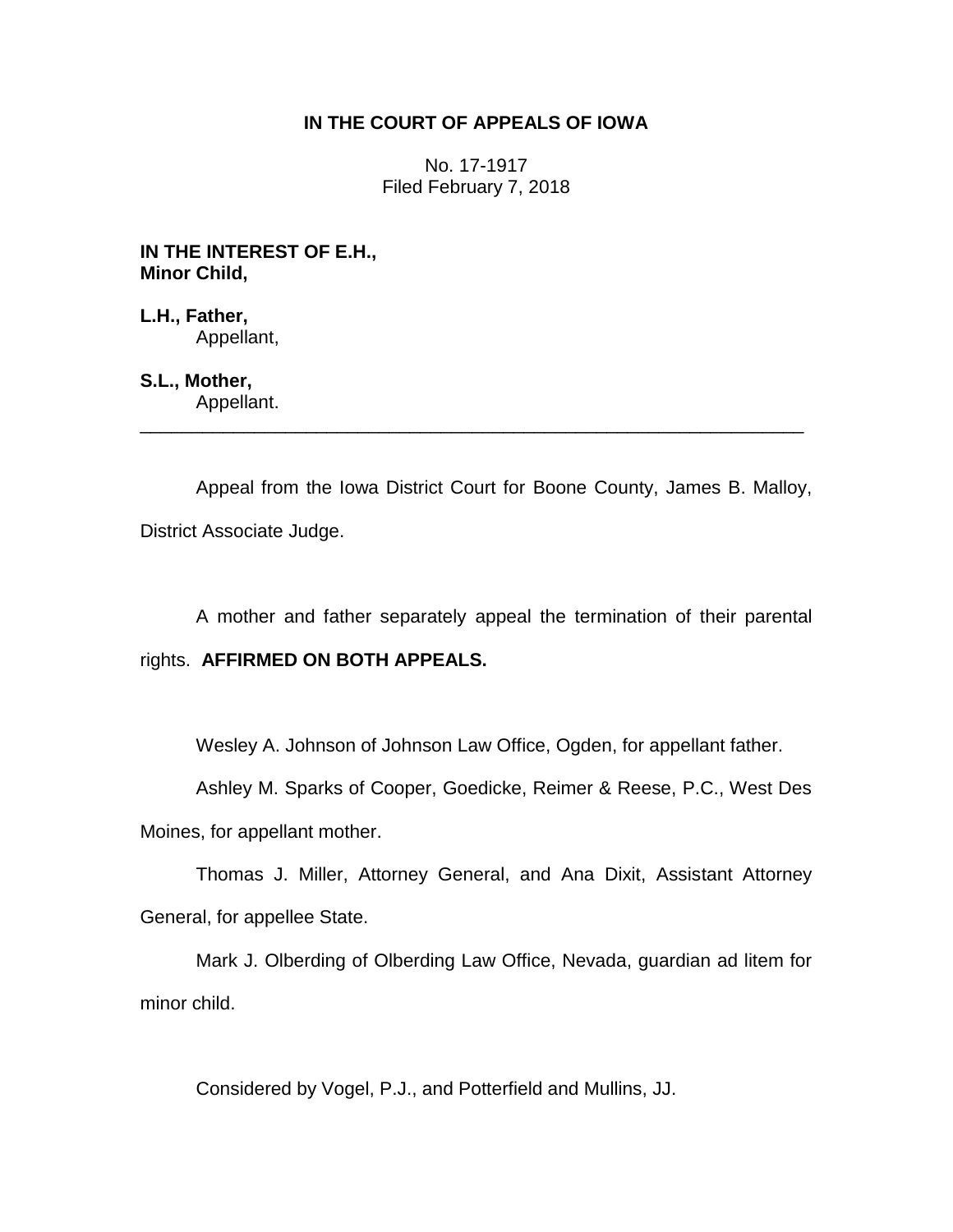## **POTTERFIELD, Judge.**

A mother and father separately appeal the termination of their parental rights to their child, E.H., born in October 2013. Both parents' rights were terminated pursuant to Iowa Code section 232.116(1)(h) (2017). The father argues termination is not in E.H.'s best interests and would be detrimental to E.H. due to the closeness of the parent-child relationship. The mother argues termination would be detrimental to E.H. due to the closeness of the parent-child relationship.

### **I. Background Facts and Proceedings.**

The child was in the physical care of his father in April 2016, when he was removed because of his father's methamphetamine use. The court adjudicated E.H. a child in need of assistance (CINA) in August 2016. A termination hearing was held in December 2017.

At the time E.H. was removed from the home, the location of the mother was unknown. The mother has not complied with the recommendations of the Iowa Department of Human Services (DHS); she has not completed a parenting class, is not responsive to suggestions from workers, and has not provided drug tests except on one occasion. She has completed multiple substance-abuse and mental-health evaluations but has not followed through on services. The mother was arrested in August 2017 for possession of methamphetamine as a habitual offender. At the time of the termination hearing, the mother was in the Boone County Jail on pending drug charges.

The father violated his probation in April 2016 by using methamphetamine and failing to follow through with substance-abuse treatment. The father did complete a substance-abuse and mental-health evaluation in January 2017 but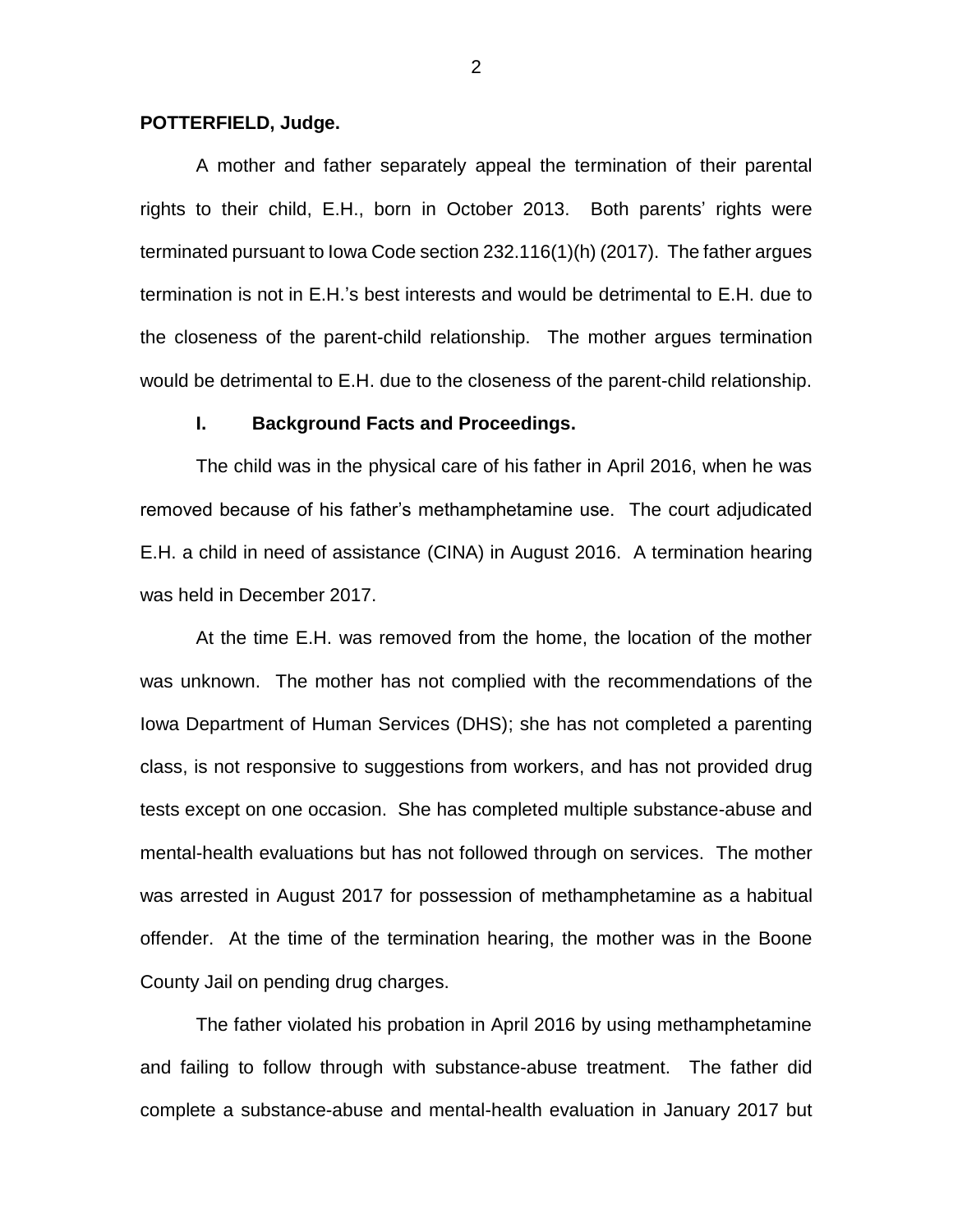did not follow through with treatment recommendations. The father was arrested in May 2017 for violating probation by using methamphetamine, failing to follow through with substance-abuse treatment, and failing to obtain employment. The father was required to report to Curt Forbes, a residential facility, and was still living at Curt Forbes at the time of the termination hearing. Since June 2017, while residing at Curt Forbes, the father has been involved in his mental-health treatment, attending therapy and medication checks as required by the facility. Family Safety, Risk, and Permanency (FSRP) workers report the father "occasionally was attentive" to E.H. during supervised visits. The DHS worker reported E.H. is apprehensive of his father and has to be prompted to interact with the father.

E.H. has been the subject of two previous CINA adjudications, open from May 2014 to June 2014 and August 2014 to August 2015. He is currently placed with a foster family who is interested in adopting him.

# **II. Standard of Review.**

We review the juvenile court's decision to terminate parental rights de novo. *In re M.W.*, 876 N.W.2d 212, 219 (Iowa 2016). "Grounds for termination must be proven by clear and convincing evidence." *In re J.E.*, 723 N.W.2d 793, 798 (Iowa 2006). "Our primary concern is the best interests of the child." *Id.*

## **III. Discussion.**

Both parents argue termination is not in E.H.'s best interests because of the closeness of the parent-child relationship. Iowa Code section 232.116(3)(c) allows the court discretion to maintain the parent-child relationship when "[t]here is clear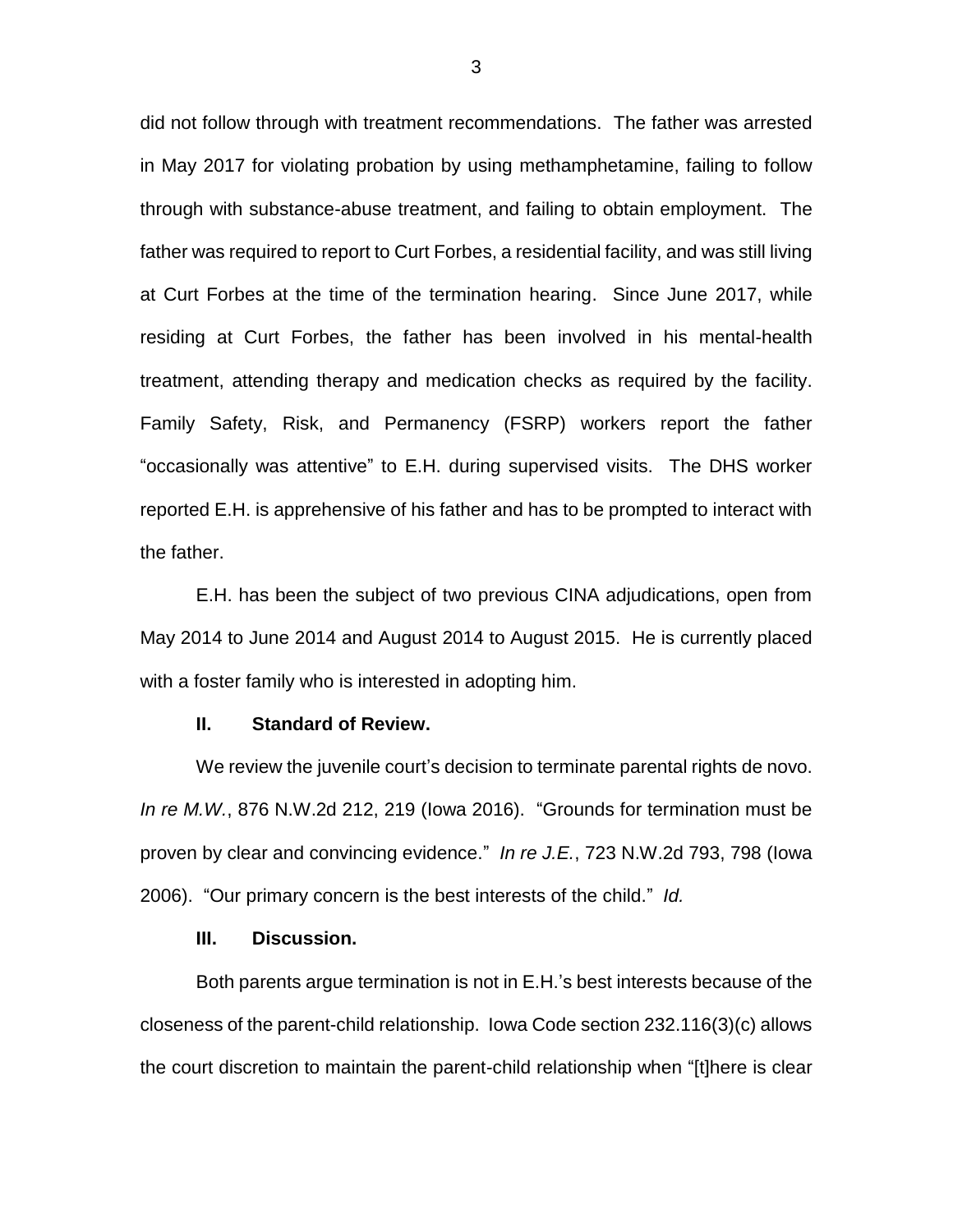and convincing evidence that the termination would be detrimental to the child at the time due to the closeness of the parent-child relationship."

The mother and E.H. do share a connection. But the record does not reflect that the bond is so close that termination would be detrimental to E.H. *See In re D.W.,* 791 N.W.2d 703, 709 (Iowa 2010) ("Although it is clear that [the mother] loves her son, our consideration must center on whether the child will be disadvantaged by termination, and whether the disadvantage overcomes [the mother's] inability to provide for [the child's] developing needs."). The mother is facing charges for possession of methamphetamine and is not able to provide for E.H.'s needs.

According to FSRP and DHS workers, E.H. and the father do not share a close bond. Workers describe the father as occasionally attentive but often diverted from E.H.'s needs by sleeping or being on his cell phone. Workers report E.H. needs to be reminded by the mother to interact with the father. The father also could not provide for E.H.'s needs at the time of the termination hearing, as he was in a residential facility. We cannot say the bond between E.H. and the father is strong enough to overcome the father's inability to provide for his needs.

The father also argues termination is not in E.H.'s best interests. *See* Iowa Code § 232.116(2). We consider "the best placement for furthering the long-term nurturing and growth of the child, and to the physical, mental, and emotional condition and needs of the child." *Id.* E.H. has been involved with DHS for almost three years of his life. The father is not in a position to provide physical, mental, or emotional care for E.H.

4